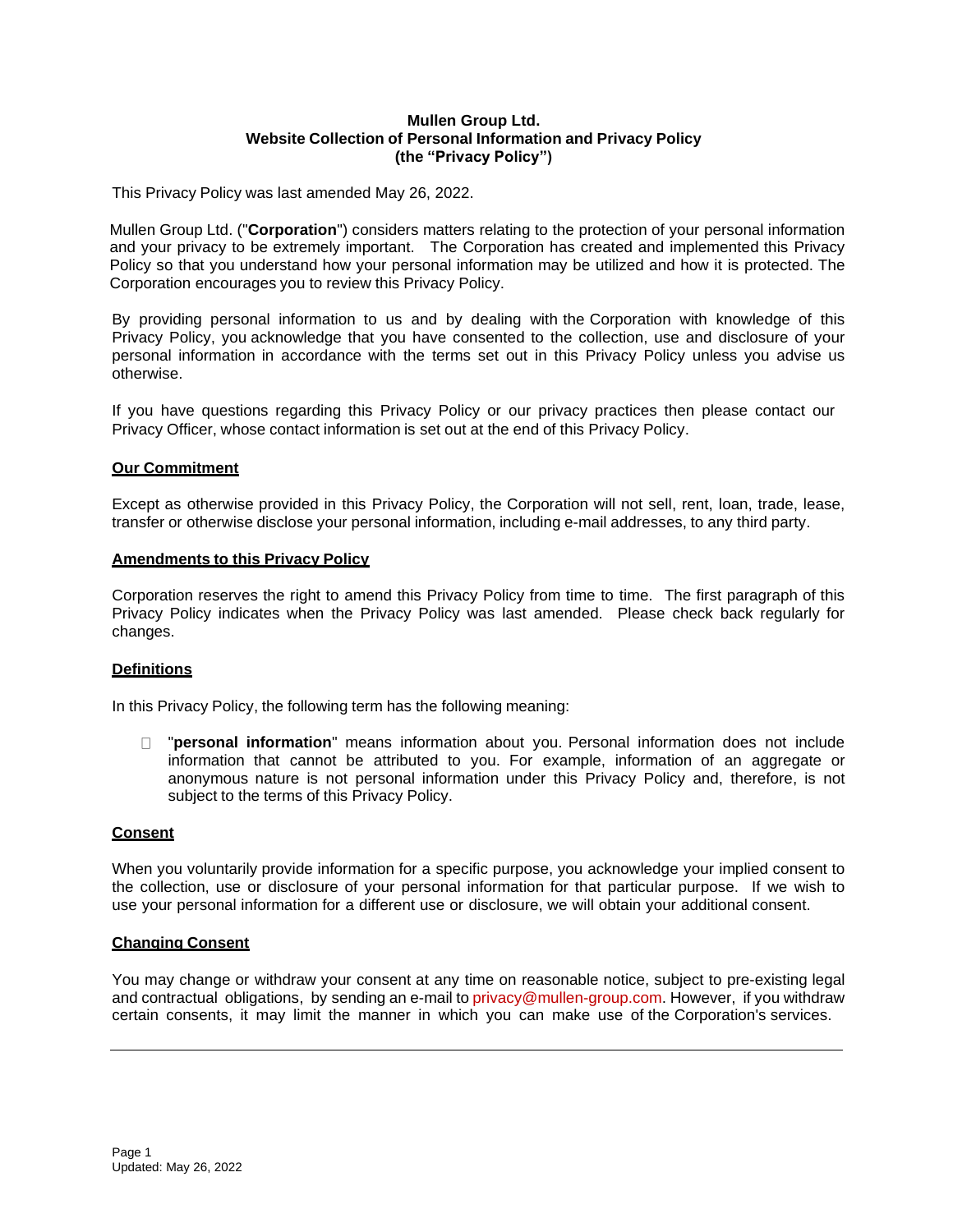# **Collection**

When obtaining your consent we will inform you of the uses and disclosures that we wish to make of your personal information unless those uses and disclosures are readily apparent at the time we collect the personal information or are set out in this Privacy Policy.

## **Use**

Except as otherwise provided in this Privacy Policy, we will obtain your explicit consent or use your implied consent, as applicable, to use your personal information in a particular manner. Set out below are certain circumstances where we may use your personal information without obtaining your further consent. These are:

- □ using identification information and contact information, such as your name, address, telephone number and e-mail address so that we can identify you and deliver the services that you request and to communicate with you regarding those services;
- $\Box$  using information relating to your preferences so that we are able to deliver our services to you in accordance with those preferences;
- $\Box$  using customer relationship information such as your service requests, comments and feed back to assist us in delivering services in accordance with your wishes;
- $\Box$  using personal information for the purpose for which it was provided and certain other activities that are reasonably ancillary to that purpose. For example, if you apply for a job, we will review the information provided to assess your suitability for the job. As well, we will use your contact information to contact you if we need further information or if we would like to set up an interview.
- □ using your postal and/or e-mail address to provide to you information about the Corporation's services and other items (including the services of third parties) that the Corporation believes that you may be interested in notwithstanding that your address may have been provided for a different purpose;
- □ analyzing your personal information to assist us in developing and enhancing our services and our website; and
- $\Box$  analyzing your personal information to assist us in conducting market analysis and strategic planning.

Except as otherwise provided in this Privacy Policy, the Corporation will not use your personal information for any other purpose.

### **Disclosure**

Except as otherwise provided in this Privacy Policy, we will obtain your explicit consent or use your implied consent prior to disclosing your personal information to a third party. Set out below are certain circumstances where we may disclose your personal information without obtaining your further consent. These are:

 $\Box$  In the event the Corporation transfers or is considering transferring control of any or all of its operations or services to another organization, the Corporation reserves the right to transfer and disclose your personal information to that organization. However, the Corporation will require that the organization agree that it will be similarly bound by the provisions of this Privacy Policy and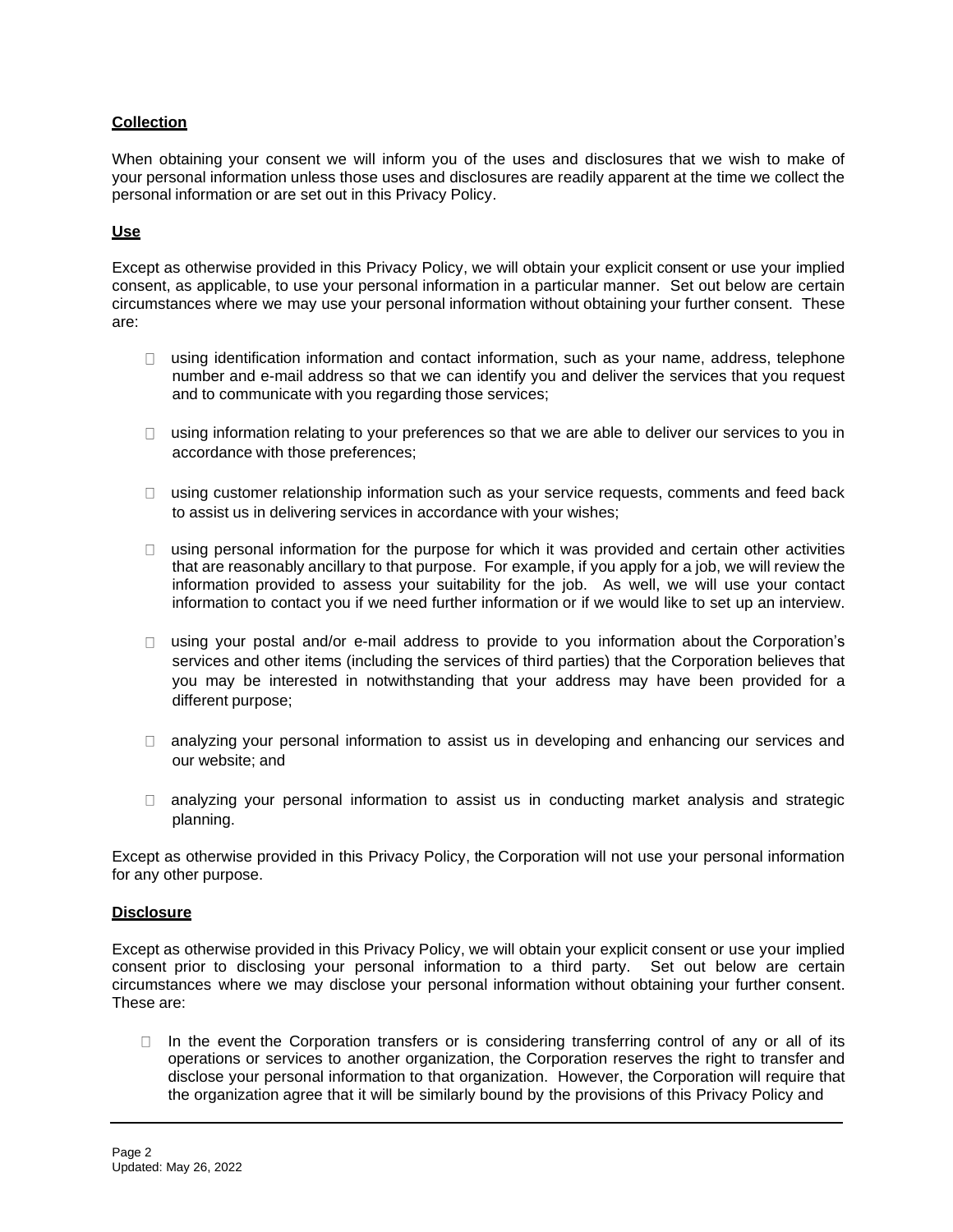that it will only use and disclose your personal information as the Corporation is similarly entitled under this Privacy Policy;

- $\Box$  In the event the Corporation amalgamates with another organization, the Corporation reserves the right to permit that amalgamated organization to continue to use and disclose your personal information. However, the Corporation will require that the amalgamated organization agree that it will be similarly bound by the provisions of this Privacy Policy and that it will only use and disclose your personal information as the Corporation is similarly entitled under this Privacy Policy; and
- $\Box$  The Corporation may work with other organizations towards some common purpose consistent with the objectives of the Corporation. In that case, it may be necessary for the Corporation to disclose your personal information to these organizations. However, the Corporation will require that these organizations agree that they will only use and disclose your personal information as necessary for the common purpose and that they will adhere to the terms of this Privacy Policy.

### **Service Providers**

The Corporation may engage certain service providers. Those service providers may provide services to the Corporation to assist the Corporation in its activities. Other service providers may provide services directly to you at the request of the Corporation. As such, it may be necessary for the Corporation to disclose your personal information to these service providers. However, the Corporation will take steps to ensure that these service providers will only use and disclose your personal information as necessary to provide the services and that they will adhere to the terms of this Privacy Policy or their own similar privacy policy.

As well, some of these service providers may assist the Corporation in the collection of your personal information. The Corporation will ensure that they will not use or disclose your personal information for any other purpose and that they will adhere to the terms of this Privacy Policy or we will require that they have a similar privacy policy.

### **Other Collection, Use and Disclosure**

As well, privacy legislation permits or requires the collection, use and disclosure of personal information without the knowledge or consent of the individual in some specific and limited circumstances. We reserve the right to collect, use and disclose your personal information in these limited circumstances without your knowledge or consent.

The Corporation may monitor your use of its services to ensure the proper use and operation of those services.

As well, we may collect, use and disclose your personal information without your knowledge or consent when that personal information is relevant to an actual or potential legal proceeding or when we are required or permitted to do so by court order, applicable law or regulatory requirements.

### **Use of the Website**

In order to use some of the features of the Corporation's website, the Corporation may require that you provide some personal information.

Our web server collects the domain names, IP addresses and routing information of visitors. This information is aggregated for the purposes of measuring the number of visits, average time spent on the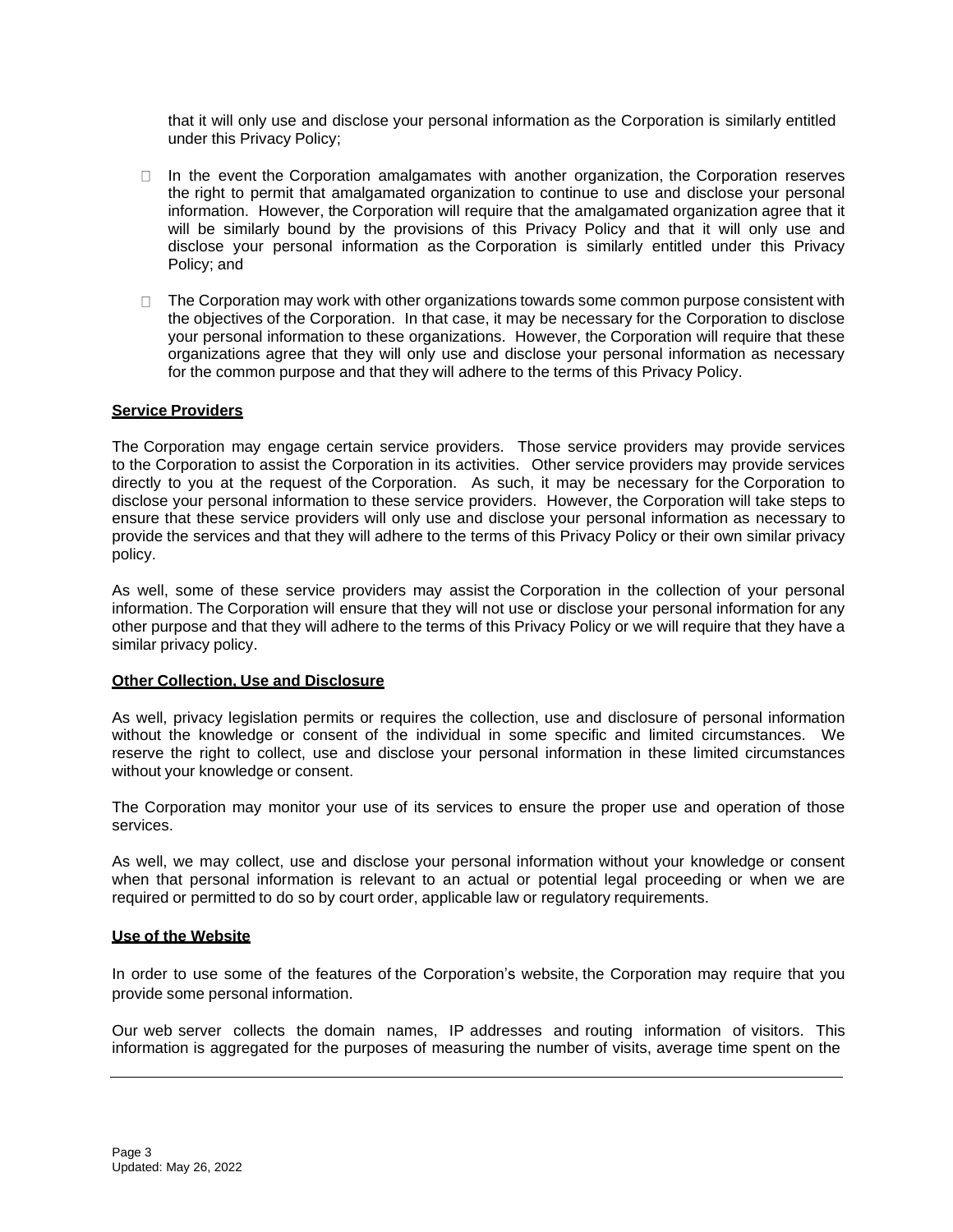website, pages viewed, and other similar purposes. The Corporation uses this information to measure the use of our website and to improve the content of our website.

A technology called cookies may be used on certain pages of our website. A cookie is a tiny element of data that a website can send to your browser, which may then be stored on your hard drive so the website can recognize you when you return. Cookies allow us to provide you with tailored information and to provide services to you via the Internet. If your browser permits, you may set your browser to notify you when you receive a cookie or to reject cookies altogether. (See the documentation provided with your Internet browser for more information on cookies and how to disable them.)

### **Other Websites**

Our website may contain links to other third party sites that are not governed by this privacy policy. Although we endeavour to only link to sites with high privacy standards, our privacy policy will no longer apply once you leave our website. Additionally, we are not responsible for the privacy practices employed by third party websites. Therefore, we encourage that you examine the privacy statements of those sites to learn how your information may be collected, used, shared and disclosed.

## **Accuracy and Completeness**

When we collect, use or disclose personal information, we will make a reasonable effort to ensure that it is accurate, up to date and complete. To do so, we may need to request additional information from you or have you verify your information. If your personal information does change, please advise us of those changes so that your personal information in our possession remains accurate. We are not responsible for inaccurate or incorrect personal information.

## **Retention and Destruction**

For legal and business purposes we may retain your personal information for as long as it is reasonably needed. Upon expiry of the appropriate retention period, bearing in mind our reasonable legal and business requirements, your personal information will either be destroyed in a secure manner or made anonymous. You should be aware that there are legally required minimum retention periods, which the Corporation must and does observe.

### **Security of Personal Information**

The Corporation recognizes its obligation to protect personal information in its possession and will make reasonable arrangements to secure that personal information against unauthorized access. These measures will be reasonable in the circumstance and may include providing access to only those individuals with a need to know the information, locked doors and/or filing cabinets and other physical and electronic security measures as well as contractual measures, such as non-disclosure or confidentiality agreements.

### **Requests for Access to Personal Information**

Upon your written request we will provide you with:

- $\Box$  access to your personal information (if any) under our custody or control;
- $\Box$  information about the purposes for which your personal information under our custody or control has been and is being used by us; and
- $\Box$  the names of persons to whom, and the circumstances in which, your personal information has been and is being disclosed by us.